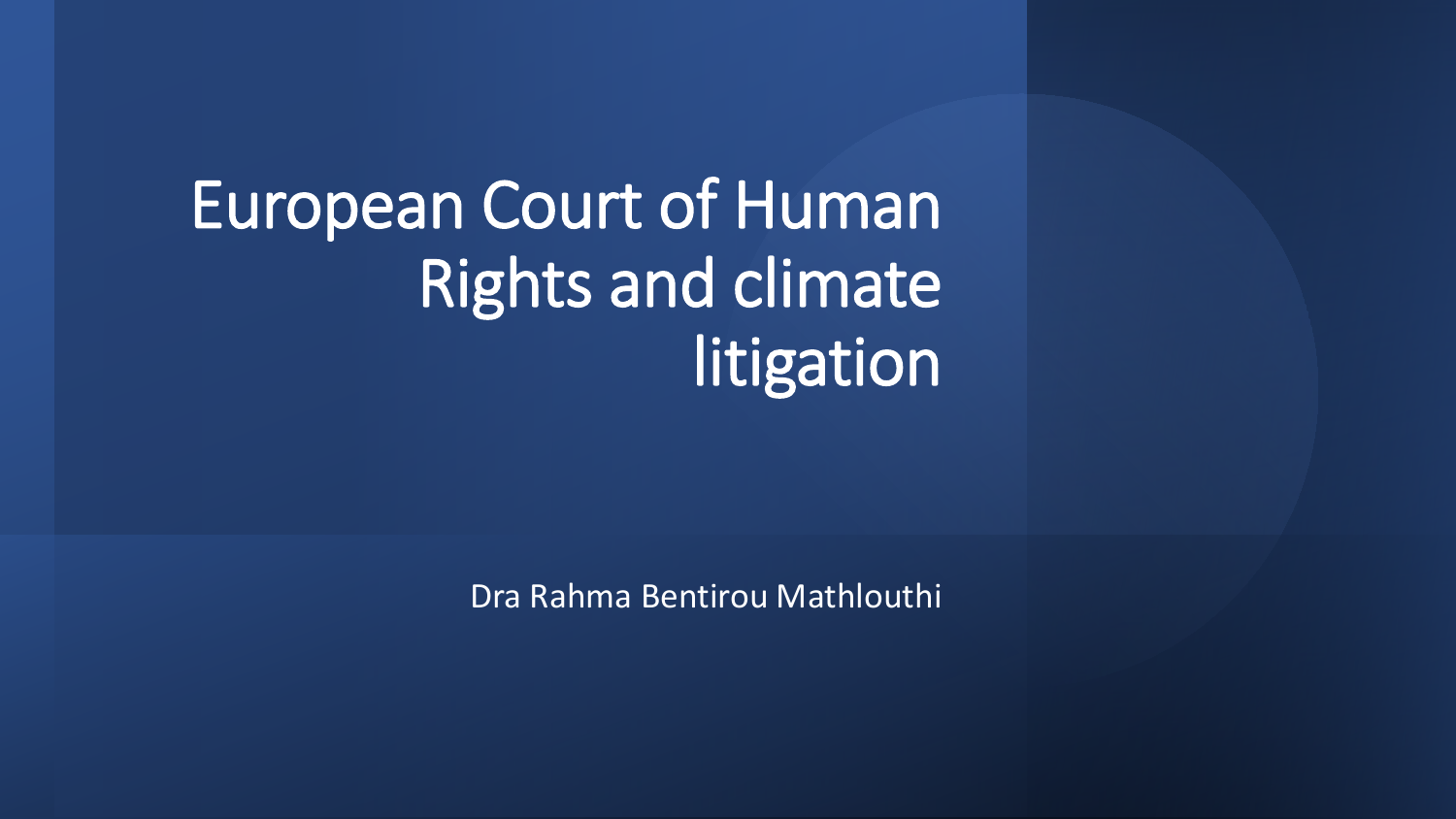why is it important today to deal with environmental or climate issues in relation to the jurisprudence of the ECHR?

The issue of climate change is a transversal, interdisciplinary and even multidisciplinary question that affects both human rights and non-human rights

The jurisdictions that have the competence to protect human rights can no longer avoid this global movement

Taking into account the impact of certain concepts such as vulnerability, climate emergency or climate change.

New phenomens have appeared with the climatic difficulties: Tiger Mosquitoes problem, problem of the wild boar that invade the cities.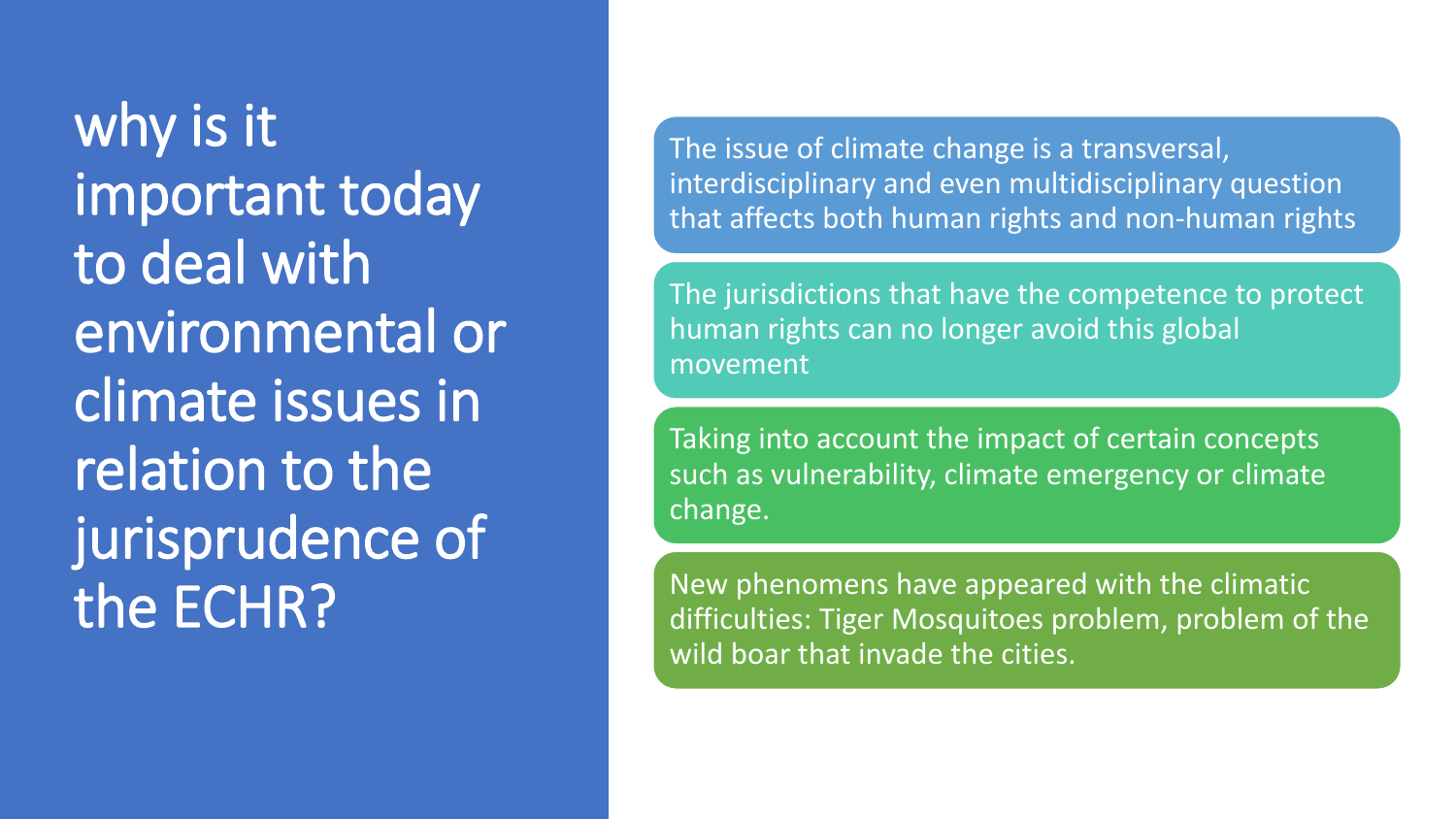- European Court of Human Rights has decided on several occasions on issues related to the protection of the environment under Article 2 on the right to life, Article 8 on the protection of private and family life (Hatton I and II cases on airport noise, the Di Sarno case on waste management, Oneryldiz).
- Court uses the technique of **protection by ricochet.**
- The ECHR Court relies on a right already guaranteed in the ECHR to protect or guarantee a right to a healthy environment.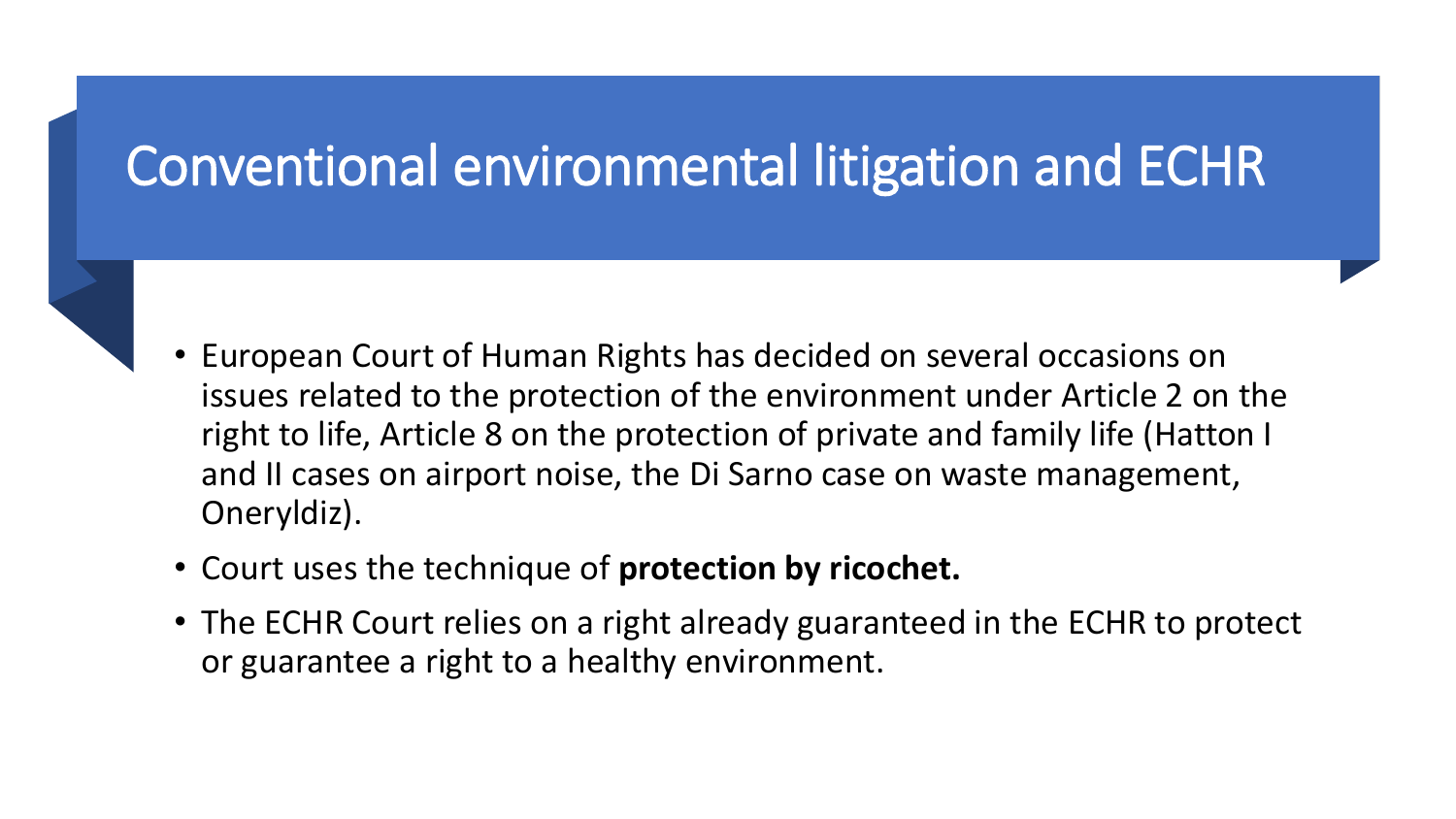- **Evolutive Interpretation**: Moreno Gomez judgment provided a very progressive vision of respect for the domicile
- Violations of the right to respect for the domicile are not only material or corporal violations, such as the entry into the domicile of an unauthorized person, but also immaterial or intangible violations, such as noises, missions, smells and other interferences.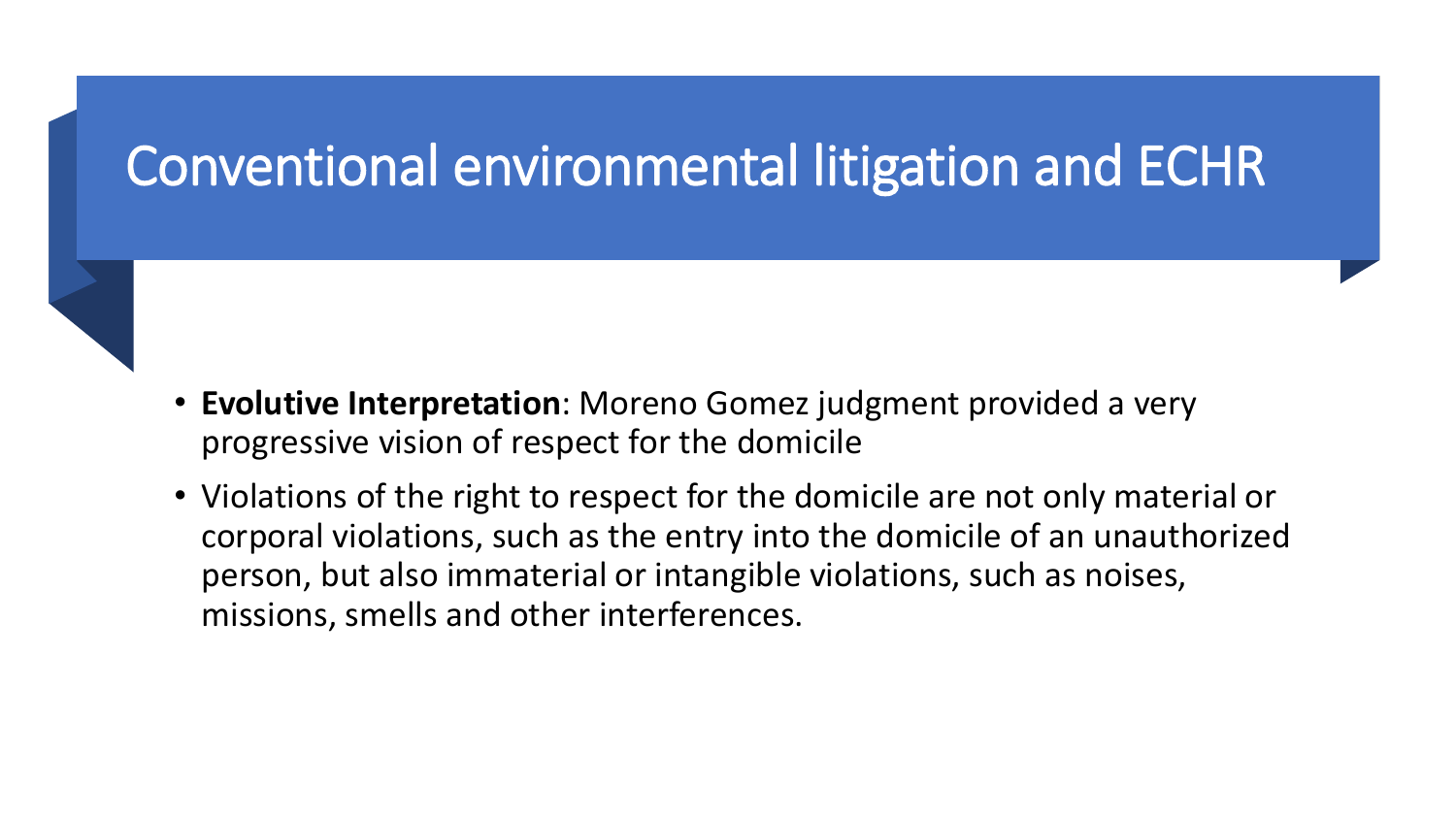

- Article 10: used by **environmental association to defend the interests of their members or to defend a general interest**.
- Two cases of Gorraiz Lizarraga and Collectif Mellox in which the Court of Human Rights declared the application of these two associations admissible, because they defended, the interests of their members.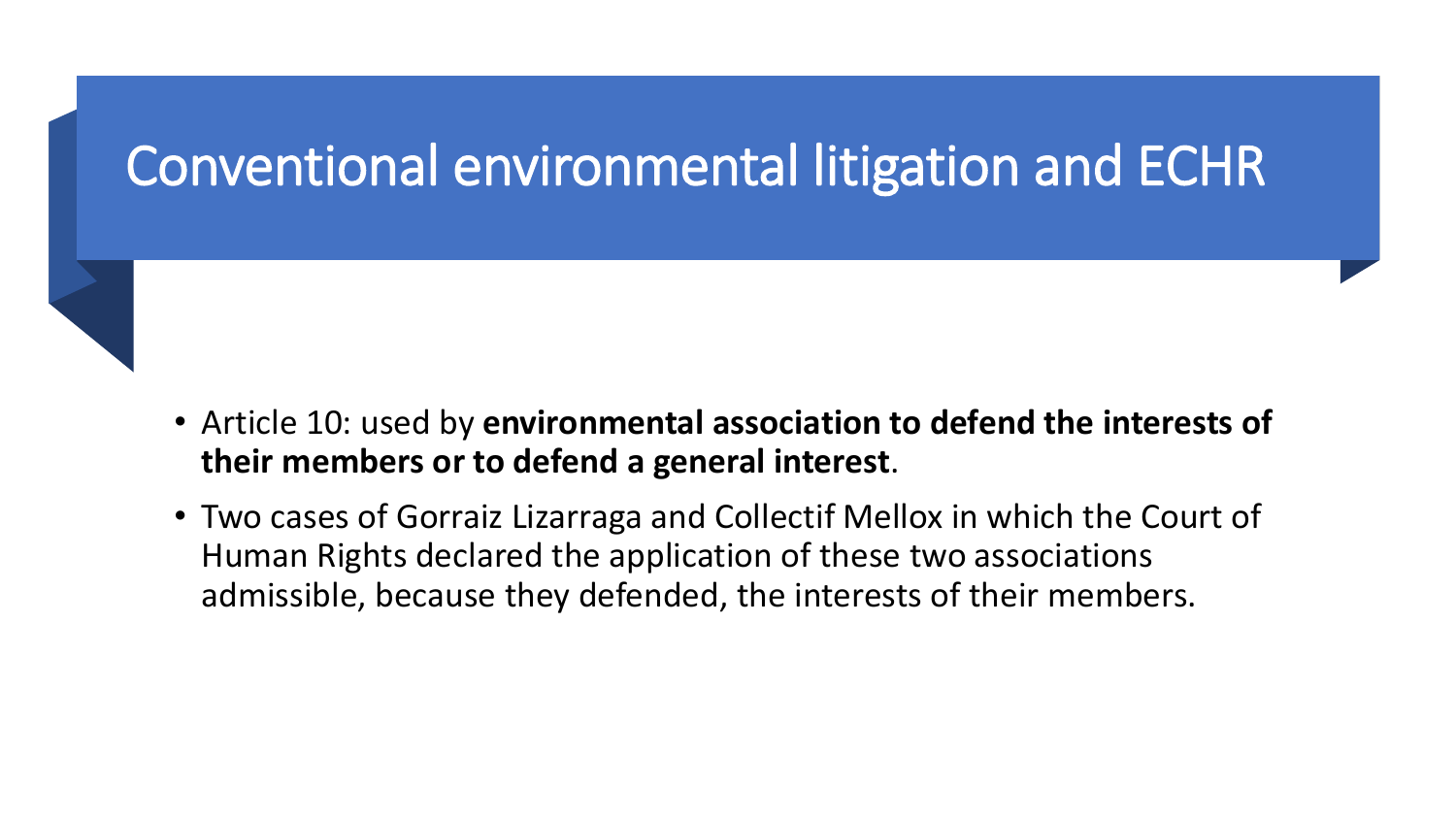- **Formal criteria concern above all the Exhausting internal remedies** which is required to go before the Court, and which has recently been reduced from 6 months to 4 months (after February 2022).
- Principle of subsidiarity
- National margin of appreciation
- **Materials conditions: direct link between the damage and the prejudice which influences the quality of victim** (Balmer v. Switzerland and Atanassoglou v. Switzerland )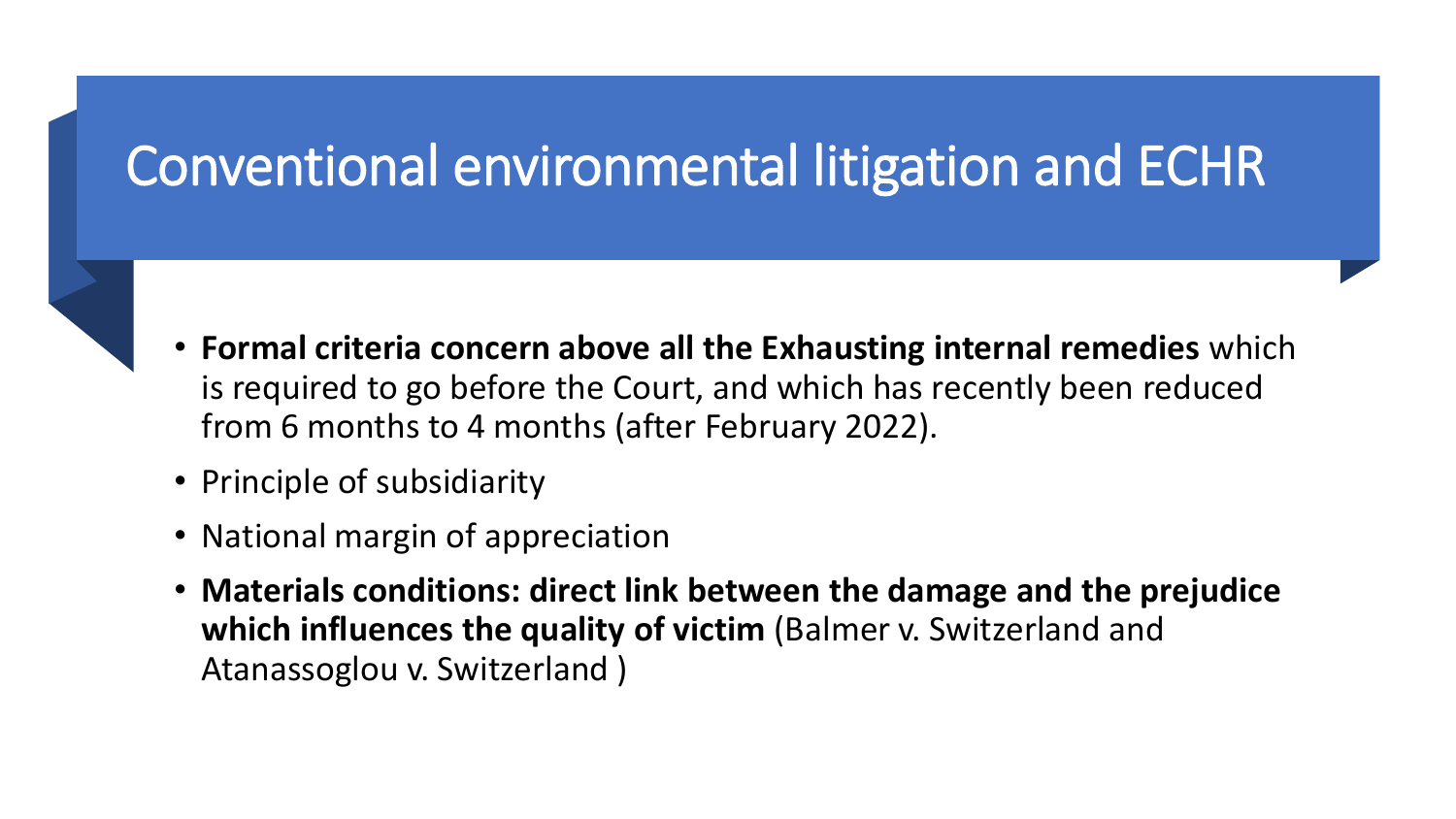### …Towards climate litigation

- **1. Case Cláudia Duarte:** submitted on September 7, 2020 to the Court EDH
- **2. Association des aînées suisses** submitted to the European Court of Human Rights on November 26, 2020
- **3. Fridays for Future collective**, was submitted by **lawyer Michaela Krömer.**
- **4. Six young people between the ages of**  twenty and twenty-seven, Application was submitted in June 2021, with **Greenpeace and Young Friends of the Earth.**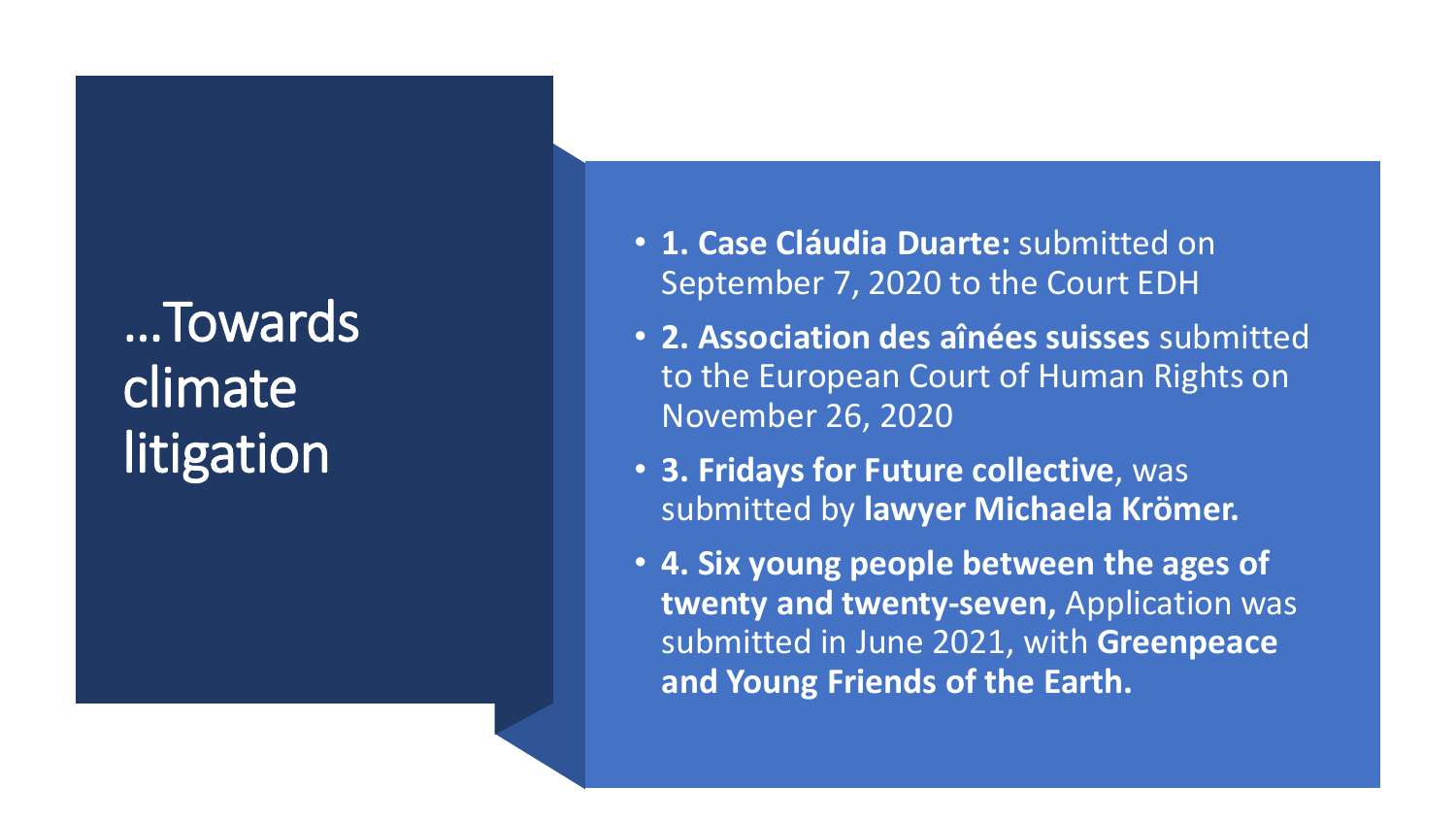#### …Towards climate litigation



Change in the context of applications before the European Court of Human Rights, especially in **the area of climate change and vulnerable groups.**

Decisions that will be taken by the European Court of Human Rights in these cases will certainly have an **impact on the evolution of European and other national jurisprudence**.

**Urgenda case,** the Supreme Court of Netherlands supported the application of ECHR jurisprudence to climate change

Not the case of French judge : **Affaire du Siècle and Commune de Grande-Synthe.**